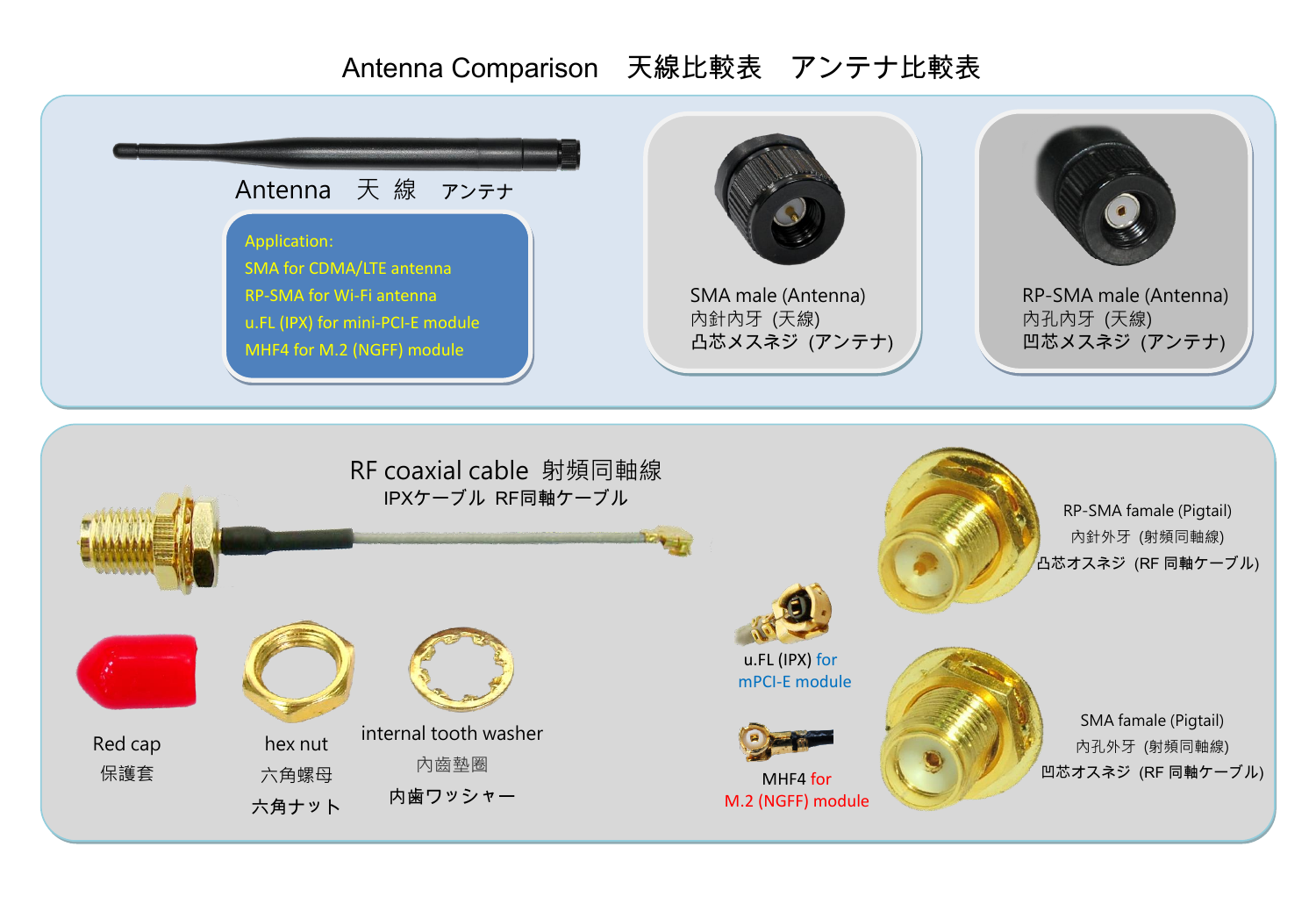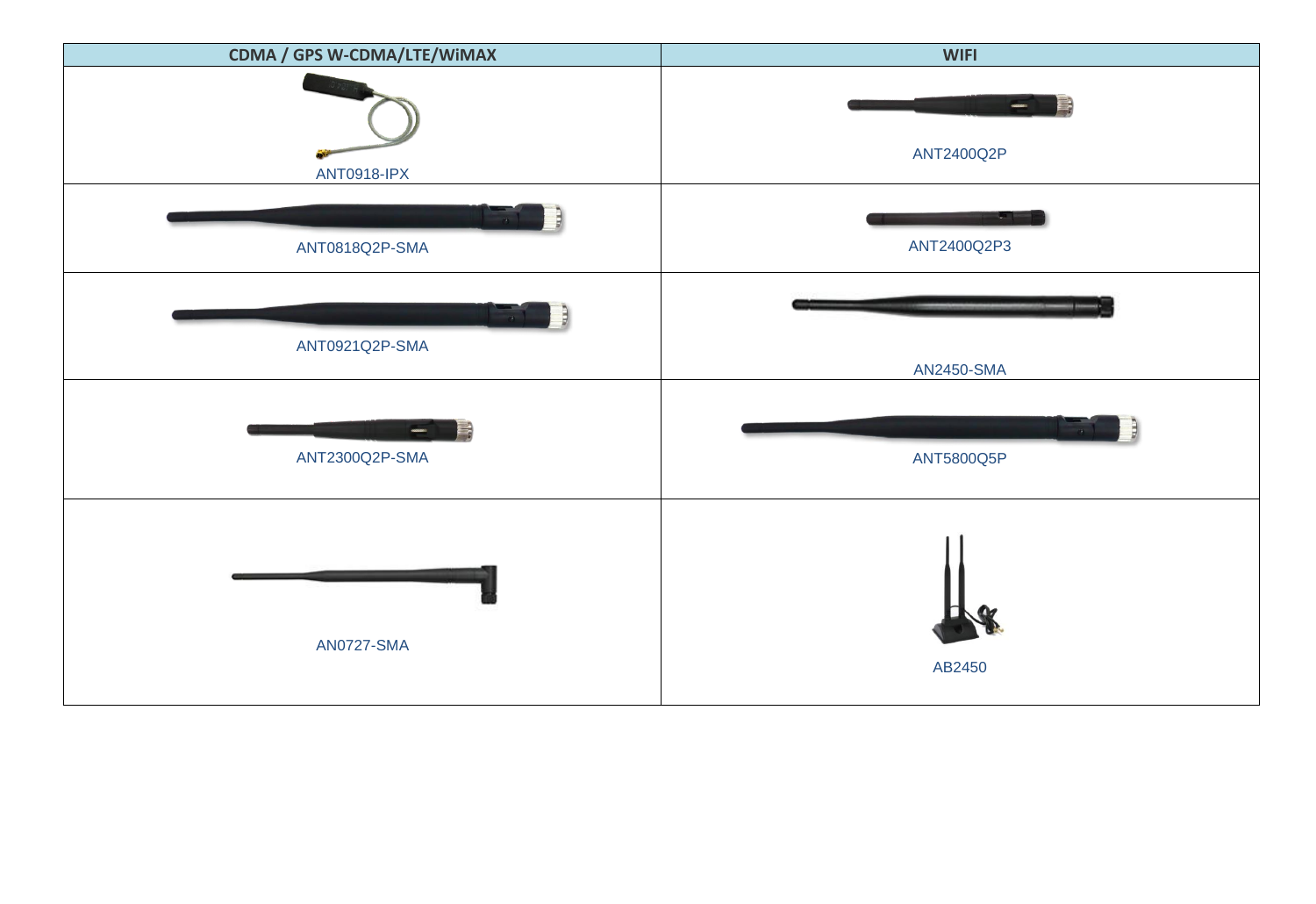| Antenna Comparison 天線比較表 アンテナ比較表             |                                    |                                            |                                        |                                        |                                          |                         |                                    |             |                       |                      |                      |
|----------------------------------------------|------------------------------------|--------------------------------------------|----------------------------------------|----------------------------------------|------------------------------------------|-------------------------|------------------------------------|-------------|-----------------------|----------------------|----------------------|
| <b>Model</b><br>料號                           | <b>ANT0918-IPX</b>                 | ANT2300Q2P                                 | ANT2400Q2P                             | ANT2400Q2P3                            | ANT0818Q2P-SMA                           |                         | ANT0921Q2P-SMA                     |             |                       |                      |                      |
| <b>Applications</b><br>應 用<br>アプリケーション       | <b>CDMA</b>                        | <b>WIMAX</b>                               | <b>WIFI</b>                            | <b>WIFI</b>                            | <b>CDMA</b><br><b>GPS</b><br><b>CDMA</b> |                         | <b>CDMA</b>                        |             |                       |                      |                      |
| Freq.Range<br>頻率範圍<br>周波数帯                   | 800-960<br>1710-1880<br><b>MHz</b> | 2300-2400<br>MHz                           | 2400-2483.5MHz                         | 2400-2483.5MHz                         | 824-894<br><b>MHz</b>                    | 1575-1577<br><b>MHz</b> | 1850-1990<br><b>MHz</b>            | 800-880 MHz | 880-960<br><b>MHz</b> | 1575-<br>1577<br>MHz | 1710-<br>2170<br>MHz |
| <b>Bandwidth</b><br>頻寬 バンド幅                  | 160 / 170MHz                       | 100 MHz                                    | 83.5 MHz                               | 83.5 MHz                               | 70MHz                                    | 2MHz                    | 140MHz                             | 80 MHz      | 80 MHz                | 2 MHz                | 460 MHz              |
| Gain(dBi)<br>Db 值 ゲイン                        | 1 dBi                              | 2.15dBi                                    | $2.15$ dBi                             | 2.15dBi                                | $<$ 1dBi                                 | 2dBi                    | $<$ 3dBi                           | >2dBi       |                       |                      |                      |
| V.S.W.R<br>電壓駐波比<br>電圧定在波比                   | 3:1                                | $<$ 2                                      | $\langle$ 2                            | $2$                                    | $< 2.5;$ Typ<3                           |                         | $<$ 5                              | < 2.5       | $1^{\sim}2$           | < 2.5                |                      |
| <b>Nominal</b><br>Impedance<br>阻抗<br>インピーダンス | 50 $\Omega$                        | 50 $\Omega$                                | 50 ohm                                 | 50 ohm                                 | 50 $\Omega$                              |                         |                                    | 50 $\Omega$ |                       |                      |                      |
| Polarization<br>定位 偏光                        | linear<br>線形                       | Vertical<br>垂直                             | Vertical                               | Vertical                               | Vertical<br>垂直                           |                         | Vertical<br>垂直                     |             |                       |                      |                      |
| <b>Max Power</b><br>最大功率<br>最大出力             | <b>10W</b>                         | <b>25W</b>                                 | <b>25W</b>                             | 25W                                    | <b>50W</b>                               |                         | 50W                                |             |                       |                      |                      |
| <b>Connector</b><br>接口 コネクタ                  | <b>IPX</b>                         | SMA                                        | PR-SMA                                 | RP-SMA                                 | <b>SMA</b>                               |                         | SMA                                |             |                       |                      |                      |
| Height<br>長度 全長                              | 125mm                              | 137 <sub>mm</sub>                          | <b>137mm</b>                           | 115 mm                                 | 210mm                                    |                         | 210mm                              |             |                       |                      |                      |
| Radome<br><b>Material</b><br>天線材質<br>アンテナ材質  | PCB FR4                            | <b>TPEE</b><br>(ポリエステル<br>系熱可塑性エラ<br>ストマー) | <b>TPEE</b><br>(ポリエステル系熱可<br>塑性エラストマー) | <b>TPEE</b><br>(ポリエステル系熱可<br>塑性エラストマー) | <b>TPEE</b><br>(ポリエステル系熱可塑性エラストマー)       |                         | <b>TPEE</b><br>(ポリエステル系熱可塑性エラストマー) |             |                       |                      |                      |
| <b>Radome Color</b><br>天線罩顏色<br>本体色          | <b>Black</b> 黒                     | Black 黒                                    | Black $\mathbb{R}$                     | Black 黒                                | Black 黒                                  |                         | Black 黒                            |             |                       |                      |                      |
| Weight (g)<br>重量                             | 2g                                 | 25g                                        | 25g                                    | 20g                                    | 30g                                      |                         | 30 <sub>g</sub>                    |             |                       |                      |                      |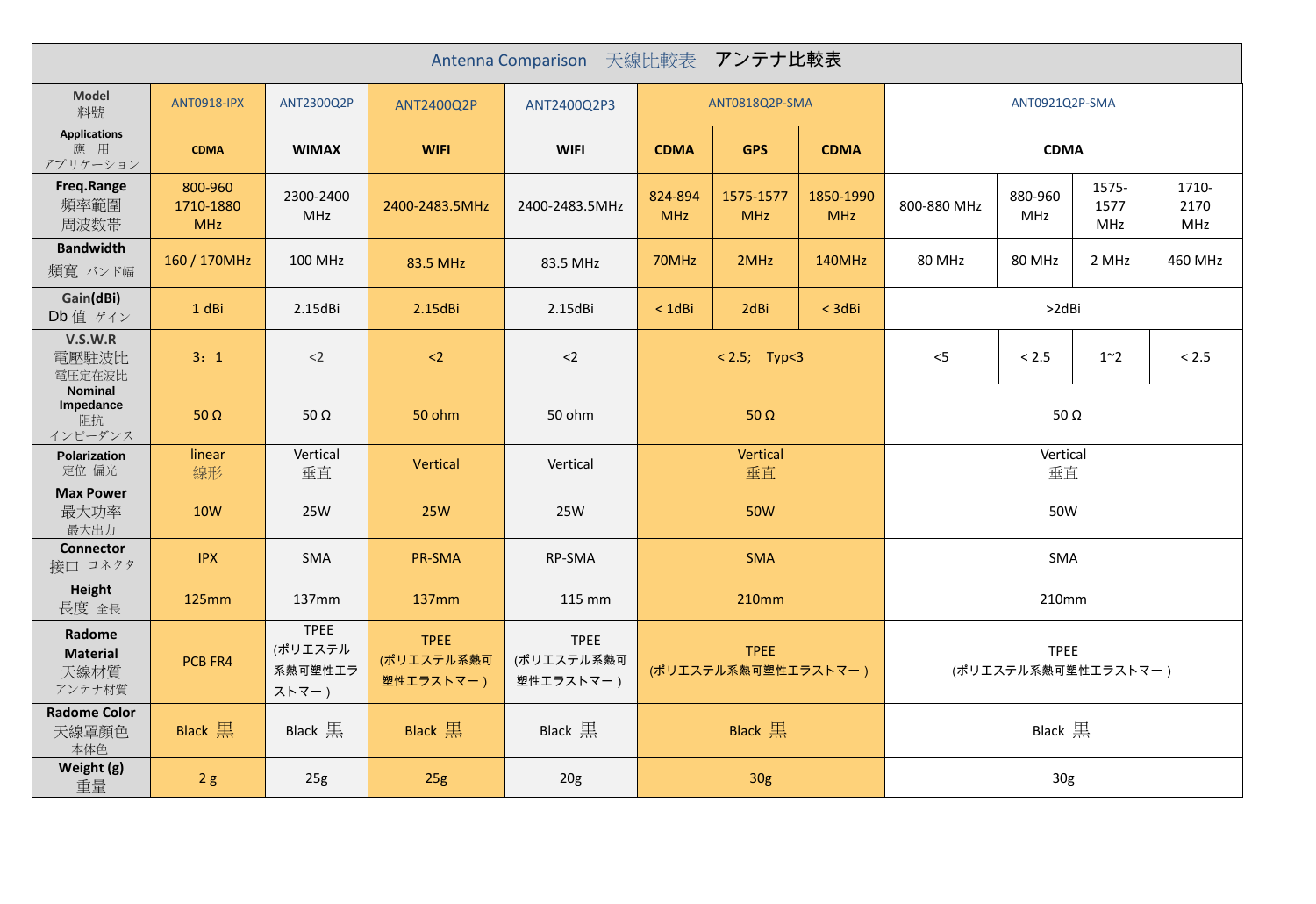| Antenna Comparison 天線比較表 アンテナ比較表          |                                   |              |                                                    |               |                                    |                   |              |
|-------------------------------------------|-----------------------------------|--------------|----------------------------------------------------|---------------|------------------------------------|-------------------|--------------|
| <b>Model</b><br>料號                        | AN2450                            |              | ANT0727-SMA                                        |               | ANT5800Q5P                         | AB2450            |              |
| <b>Applications</b><br>應 用<br>アプリケーション    | <b>WIFI</b>                       |              | <b>LTE 700 MHz</b><br>/GPRS/EDGE/3G/EVDO/HSPA/UMTS |               | <b>WIFI</b>                        | <b>WIFI</b>       |              |
| Freq.Range<br>頻率範圍<br>周波数帯                | 2400-2483.5 MHz                   | 5150-5850MHz | 694-960 MHz                                        | 1710-2170 MHz | 5725-5850 MHz                      | 2400-2483.5 MHz   | 5150-5850MHz |
| <b>Bandwidth</b><br>頻寬 バンド幅               | 83.5MHz                           | 700MHz       | 266MHz                                             | 460MHz        | <b>125 MHz</b>                     | 83.5MHz           | 700MHz       |
| Gain(dBi)<br>Db 值 ゲイン                     | 2dBI                              | 5dBI         | 3 dBi peak                                         |               | 5dBi                               | $2.0 \pm 0.7$ dBi |              |
| V.S.W.R<br>電壓駐波比<br>電圧定在波比                | $2$                               |              | 2:1 max over range                                 |               | $\leq$ 2                           | $\leq 2$          |              |
| <b>Nominal Impedance</b><br>阻抗<br>インピーダンス | 50 $\Omega$                       |              | 50 $\Omega$                                        |               | 50 $\Omega$                        | 50 $\Omega$       |              |
| Polarization<br>定位 偏光                     | Vertical                          |              | Vertical                                           |               | Vertical                           | Vertical          |              |
| <b>Max Power</b><br>最大功率<br>最大出力          | 5W                                |              | 5W                                                 |               | <b>50W</b>                         | 5W                |              |
| <b>Connector</b><br>接口 コネクタ               | <b>RP-SMA</b>                     |              | SMA                                                |               | <b>RP-SMA</b>                      | RP-SMA            |              |
| Height<br>長度 全長                           | 195mm                             |              | 207mm                                              |               | 205mm<br>218mm                     |                   |              |
| <b>Radome Material</b><br>天線材質<br>アンテナ材質  | <b>TPEE</b><br>(ポリエステル系熱可塑性エラストマー |              | <b>TPEE</b><br>(ポリエステル系熱可塑性エラストマー                  |               | <b>TPEE</b><br>(ポリエステル系熱可塑性エラストマー) | ABS<br>ABS 樹脂     |              |
| <b>Radome Color</b><br>天線罩顏色<br>本体色       | Black 黒                           |              | Black 黒                                            |               | Black $\mathbb{R}$                 | Black 黒           |              |
| Weight (g)<br>重量                          | 20 <sub>g</sub>                   |              | 25g                                                |               | 30 <sub>g</sub>                    | 160g              |              |